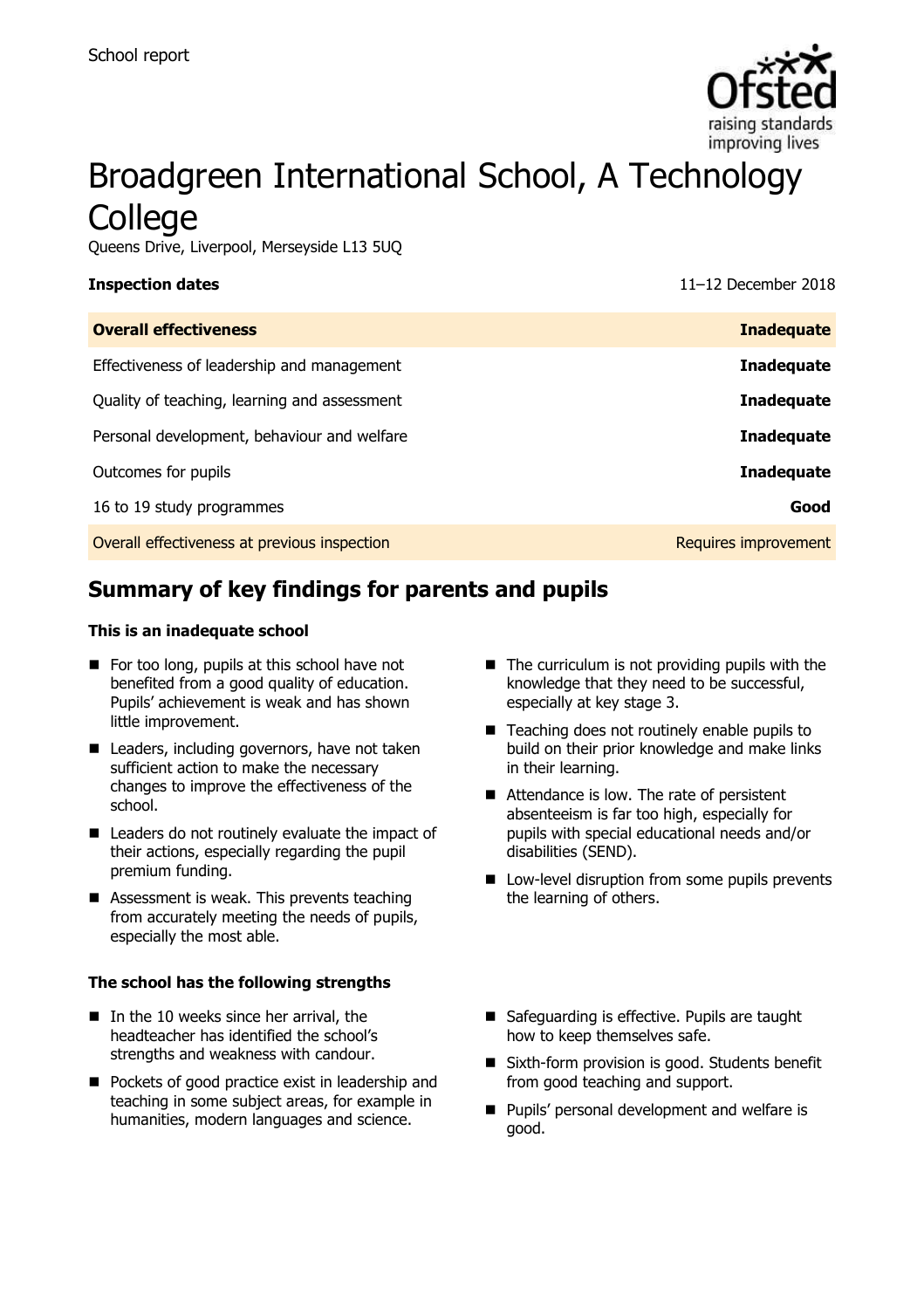

# **Full report**

In accordance with section 44(1) of the Education Act 2005, Her Majesty's Chief Inspector is of the opinion that this school requires special measures because it is failing to give its pupils an acceptable standard of education and the persons responsible for leading, managing or governing the school are not demonstrating the capacity to secure the necessary improvement in the school.

### **What does the school need to do to improve further?**

- Ensure that leaders and managers at all levels, including governance, urgently improve the quality of education at the school and tackle weaknesses in leadership by:
	- increasing the rigour and accuracy with which they evaluate the impact of their actions, especially when there is additional funding
	- bringing about changes to the curriculum and teaching so that pupils' progress and attainment improves rapidly, and they are well prepared for the next stage of their education, training or employment
	- rethinking the curriculum so that it gives pupils the necessary knowledge that they need to be successful, especially at key stage 3
	- developing teaching so that pupils build on their prior learning and can make links with what they already know
- Ensure that the assessment of pupils' learning is accurate and is used appropriately to inform teaching.
- Increase pupils' attendance and reduce the very high rates of persistent absenteeism, especially for pupils with SEND and for disadvantaged pupils.
- Address the low-level disruption that exists on too many occasions.

An external review of governance should be undertaken to see how this aspect of leadership and management can be improved.

An external review of the school's use of the pupil premium should be undertaken to see how this aspect of leadership and management can be improved.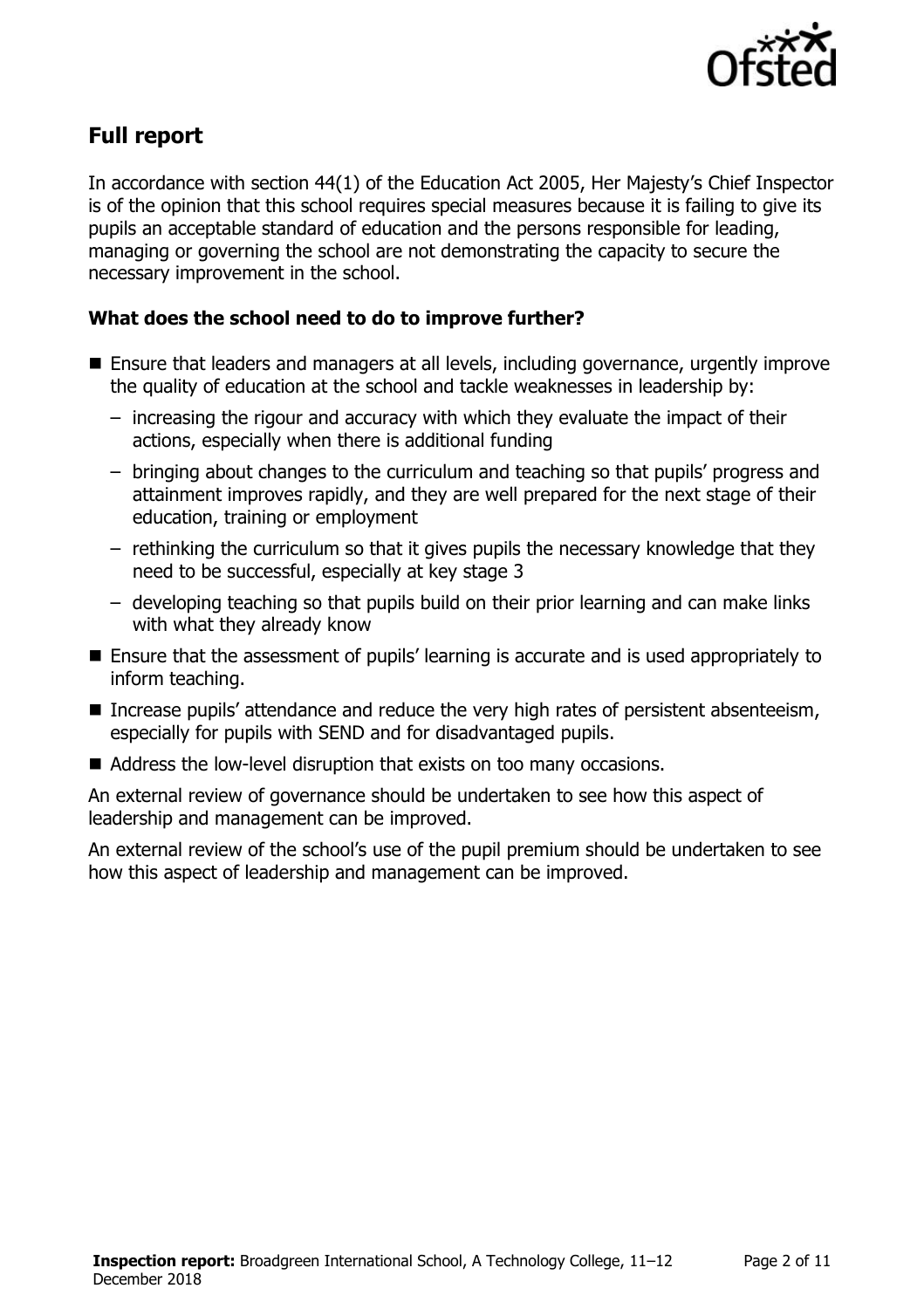

# **Inspection judgements**

### **Effectiveness of leadership and management Inadequate**

- This is a school that cares for its pupils. However, it has lost its way in ensuring that pupils achieve academically. Leaders have not been successful in addressing the obstacles that have prevented pupils from gaining the most from their secondary school education.
- The school has not provided a good quality of education to its pupils for over 10 years. Pupils currently attending Broadgreen continue to underachieve.
- A new headteacher was appointed in September 2018. She has brought an honesty and realism about the school's effectiveness. Her evaluation of the school's strengths and weaknesses is accurate, although this is not shared by all leaders, including those with responsibility for governance. Leaders' inaccurate evaluations of their actions to bring about improvement have resulted in unfocused priorities and an overinflated view of the school's effectiveness.
- Leadership is fragile. The attention with which some leaders lead their areas of responsibility is lacking. There are indicators of emerging capacity among some senior and middle leaders. However, whether their actions are having a positive impact on pupils' outcomes remains to be seen.
- The curriculum does not provide pupils with the necessary knowledge that they need to be successful. There is a broad and balanced offer in the subjects that are on the timetable, but too little thought is given to what pupils actually need to learn. This is especially the case in key stage 3. Too often, skills have been promoted but not developed after the necessary knowledge has been secured. As a result, pupils' learning is superficial and fragile.
- Leaders, including governors, have not monitored with sufficient rigour the impact that the pupil premium funding has had. There is little sustained evidence of impact as disadvantaged pupils continue to make weak progress and compare poorly to other pupils nationally.
- $\blacksquare$  Broadgreen is known within the local community as an inclusive school. While the provision for pupils with SEND is caring and nurturing, too many of these pupils do not achieve well or attend school regularly.
- A strength of the school is the personal development it provides for its pupils. The spiritual, moral, social and cultural aspects of pupils' development are provided for in a rich array of extra-curricular opportunities. These opportunities broaden the horizons of pupils and give them lasting memories.
- Given the weaknesses of the school and the scale of improvements needed, leaders may not appoint newly qualified teachers.

### **Governance of the school**

■ The governing body is ineffective. It has not taken the necessary action to improve the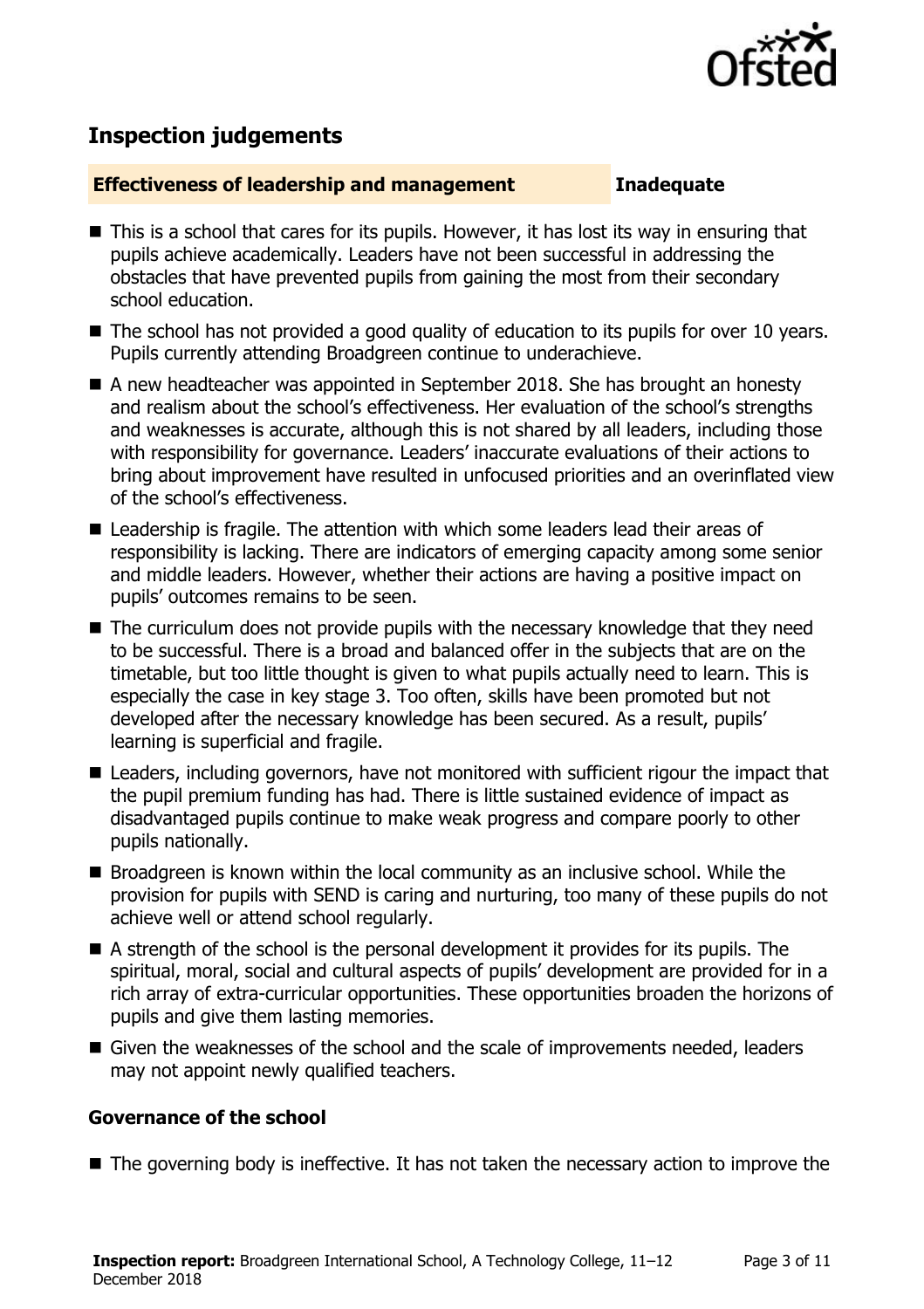

quality of education for pupils.

- The governing body has been hindered in being able to carry out its responsibilities. This is because leaders have not been presenting governors with reliable, and at times correct, information.
- Governors have not demonstrated challenge or appropriately held leaders to account. They have been too accepting, year on year, of misleading information.
- Governors' minutes indicate that they have not paid sufficient attention to the issues that really matter, for example educational standards, attendance and high pupil mobility. Although governors contest this, they routinely sign off their minutes as accurate records of the discussions that took place.
- Governors do not have an accurate picture of the quality of education that the school provides.

### **Safeguarding**

- The arrangements for safeguarding are effective.
- All the required checks are made when appointing adults to work with children. Staff safeguarding training is up to date, including the 'Prevent' duty training to spot those at risk of becoming radicalised or vulnerable to extremism.
- The culture of safeguarding ensures that pupils who may need early help or who are at risk are supported and referred in a timely way to the appropriate people or agencies.

### **Quality of teaching, learning and assessment Inadequate**

- Assessment systems are weak. Historically, they have proven to be unreliable and inaccurate. Leaders have endeavoured to improve the reliability of assessment, but it is too early to see the difference that this has made.
- Teaching and learning is suffering because of weak assessment. Pupils are not building on their prior learning. They often move on to new topics and areas of study without being secure in what they have already learned.
- **Pupils are often unclear about what it is they need to know and do to improve their** learning.
- Pupils have weak vocabulary knowledge. This is a current whole-school focus, so is embedding across the school. However, inspectors noted that the approach to teaching vocabulary is not systematic. Pupils are introduced to new vocabulary. However, they are not taught exactly what the words mean, and the different meanings that words can have when used in different contexts.
- Teachers do not routinely use clear strategies to aid the learning for pupils with SEND. This prevents these pupils from progressing as well as they should. In subjects, such as modern foreign languages and humanities, where clear strategies are used, pupils with SEND make good progress.
- $\blacksquare$  Too much time is lost by little challenge and easy work for pupils in key stage 3.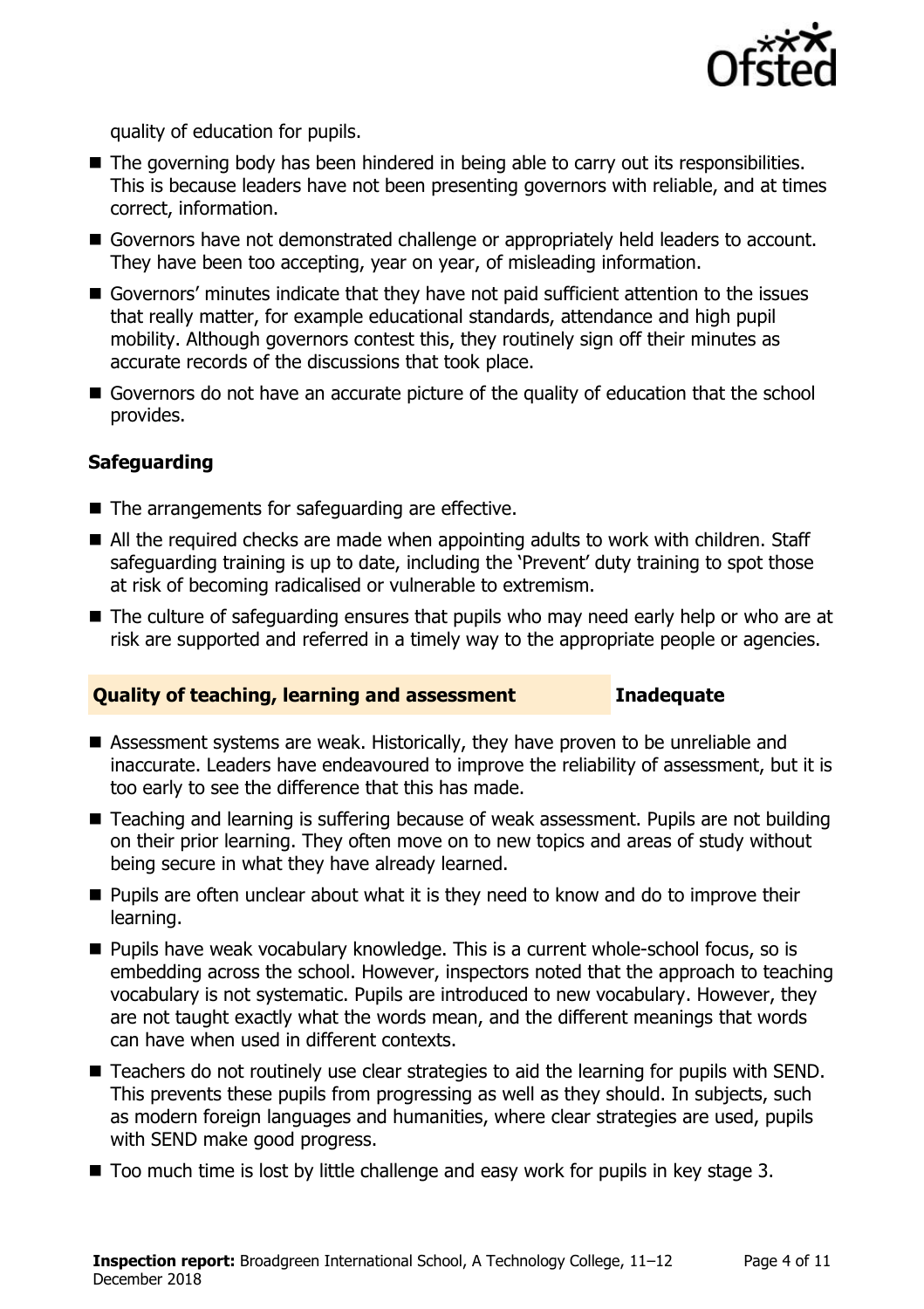

Although teaching is stronger in key stage 4, the gaps in pupils' learning have already been established. There is too much to recuperate in pupils' learning to allow them to be successful in their examinations.

- Teachers have good subject knowledge and genuinely want pupils to love their subjects and do well. Teachers are enthused about the recent professional development and clear guidance that they are receiving.
- Across some subjects and year groups, there are examples of good practice. In these examples, teachers have high expectations of pupils in terms of what they are capable of, their behaviour and their attitudes to learning.
- Staff have good relationships with pupils and have an excellent rapport with them. However, some pupils take advantage of this and choose to demonstrate poor behaviour. This slows down the learning of other pupils.

### **Personal development, behaviour and welfare Inadequate**

### **Personal development and welfare**

- The school's work to promote pupils' personal development and welfare is good.
- **Pupils told inspectors that they feel safe at school. This view is supported by the** surveys from parents and staff. When there are incidents of bullying, they are dealt with, but the school's records are not well maintained.
- Leaders provide opportunities for pupils to be taught how to keep themselves safe and what to do should they have any concerns.
- The quality of careers information, advice and quidance for pupils is good. Good progress is being made towards fully meeting the 'Gatsby benchmarks' for careers provision. Leaders provide effective careers information, advice and guidance. This ensures that pupils are equipped with the information they need to make informed choices as they prepare for their next steps in education and/or training. Pupils also benefit from work experience and from the school's strong links with businesses and organisations.
- The school uses its 'Stonewall School Champion' status to provide an accepting and welcoming environment for pupils with different genders and sexualities. Inspectors saw some high-quality materials being used in classes to discuss questions of equalities and social justice. Pupils told inspectors that they feel 'accepted' at school.
- **Pupils who attend alternative provision are supported effectively. The school carries out** routine checks on these providers. Any concerns with behaviour, attendance or progress are followed up.

### **Behaviour**

- The behaviour of pupils is inadequate.
- Rates of attendance are consistently low and the proportion of pupils who regularly miss school is more than double the national average. More than a quarter of pupils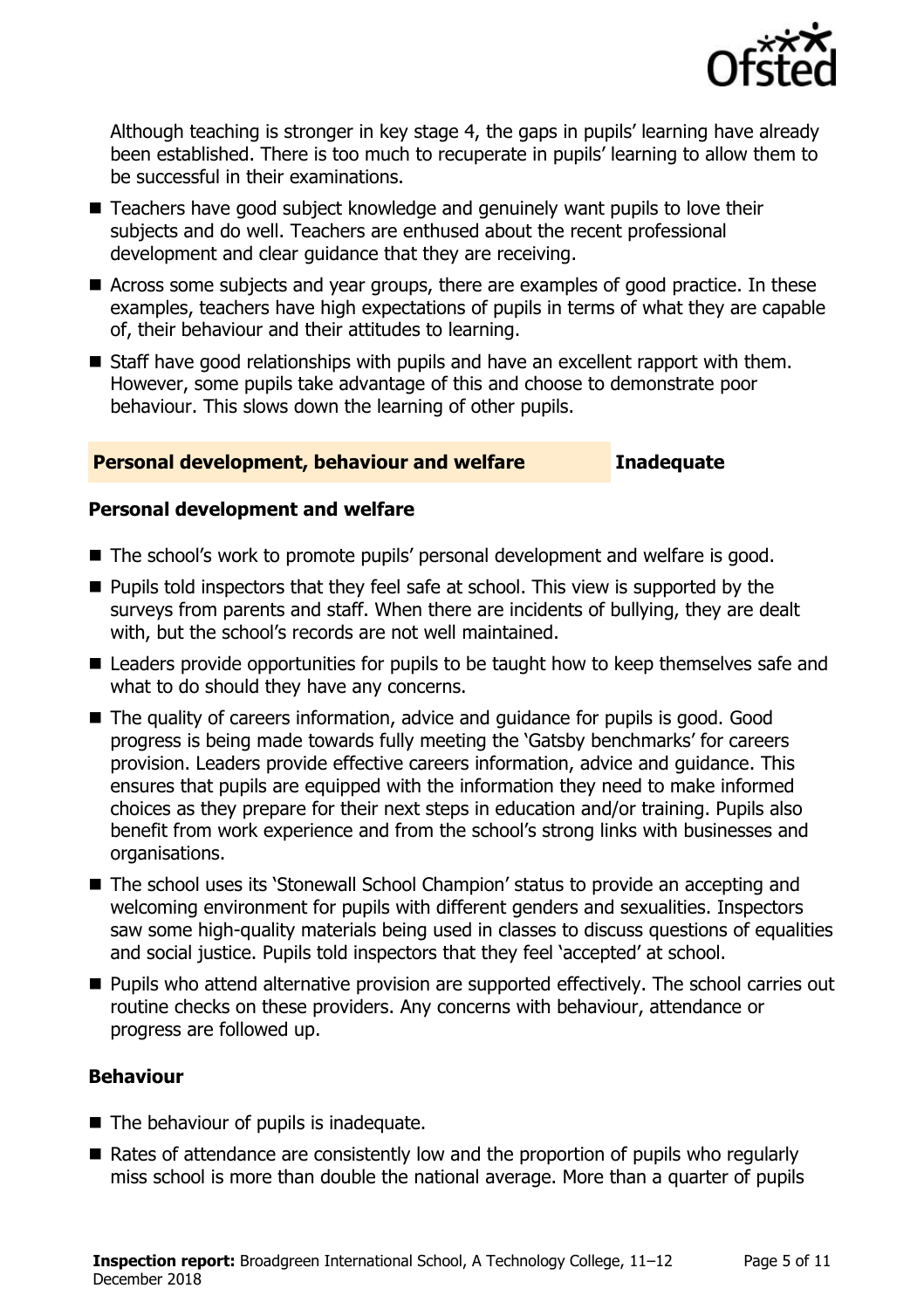

are persistently absent. This is even higher for pupils with SEND.

- Inspectors saw evidence of a lack of understanding of the use of attendance codes. This, coupled with a general lack of analysis, means that leaders do not have a good enough understanding of the trends in attendance, behaviour and exclusions.
- While the proportion of pupils permanently excluded is low, the number of fixed-term exclusions has risen. There is a high number of pupils attending alternative provision, especially in key stage 4.
- Low-level disruption is too common, especially in Year 7 and Year 8. This has a detrimental effect on the learning of these pupils and their peers. It is most common in classes where pupils need to catch up most in their learning.
- Most pupils are polite and sensible; many do have pride in their school. A minority, however, demonstrate less mature attitudes. They are unable or unwilling to regulate their own behaviour.

### **Outcomes for pupils Inadequate**

- **Pupils have underachieved across a range of subjects, year on year. Attainment is** below average, and progress is continuously weak. This is especially the case in English and mathematics. Any improvements that have been made over time to pupils' outcomes have been small and unsustainable.
- **Pupils with high prior attainment underachieve considerably. For example, the progress** that they make is almost one grade lower in subjects compared to their peers nationally. This group of pupils are not being challenged enough. Despite assessment information showing improvements in the progress that they make, this is not evident from the work in their books or teaching over time.
- **Pupils'** work demonstrates that they are not making the progress that they should. In key stage 3, inspectors saw examples of pupils regressing in their learning.
- The curriculum does not set out clearly what pupils need to know. As a result, pupils' learning is not deepening or progressing. By the time pupils reach key stage 4, there is too much knowledge that has not been acquired. This prevents pupils from being successful.
- The proportion of pupils moving on to the next stage of education, training or employment is close to the national average. Nonetheless, too many do so without securing the necessary basic skills in English and mathematics.
- $\blacksquare$  Pupils in the resource bases are given valuable support so that they can access a bespoke curriculum effectively. They make steady progress in their learning.
- **Pupils with SEND make very weak progress in English, but do make good progress in** modern foreign languages and humanities. This is because when teachers use wellchosen strategies, these pupils are able to learn.
- Disadvantaged pupils make weak progress when compared to other pupils nationally. Their attainment is low in a range of subjects, including English and mathematics.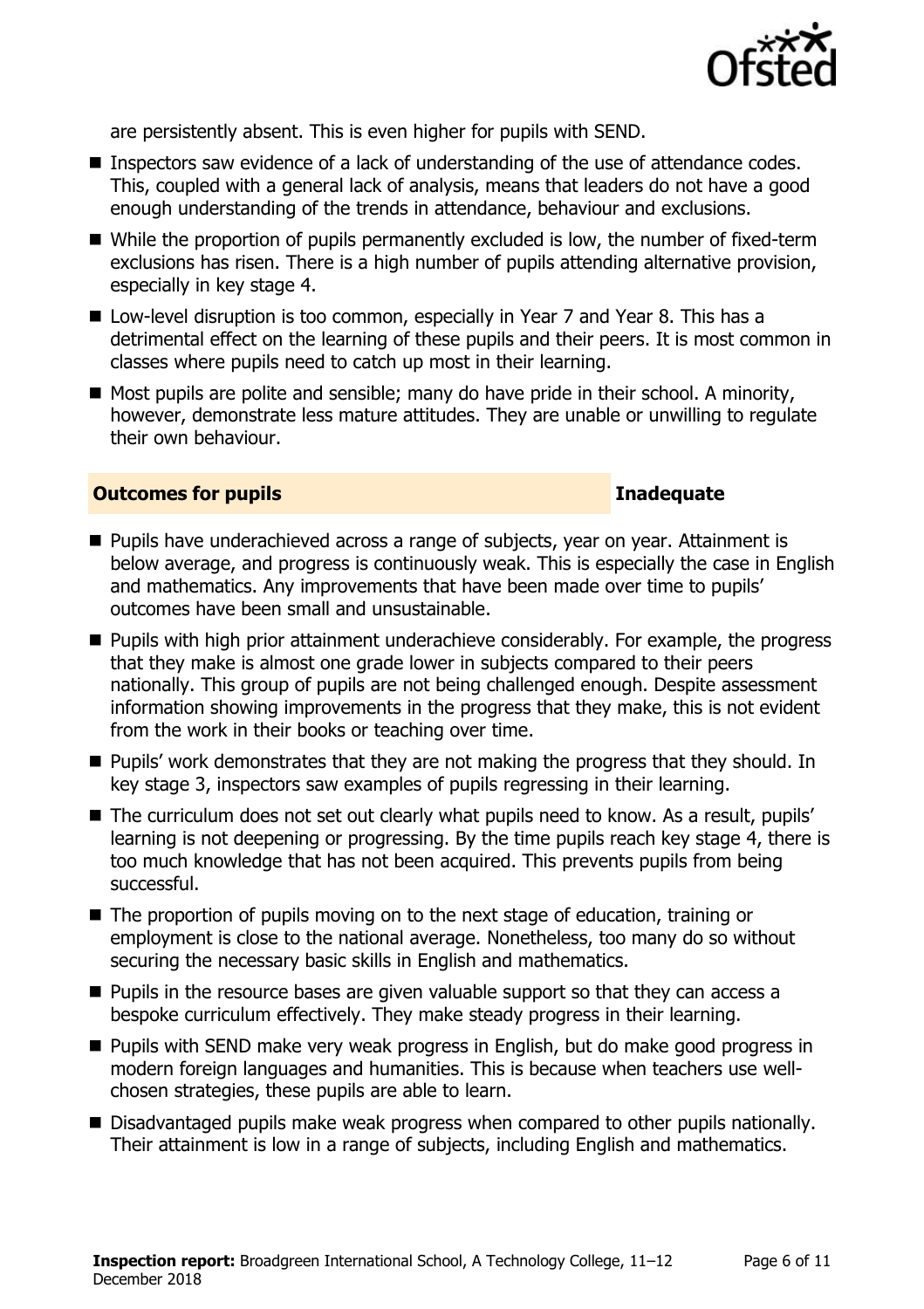

### **16 to 19 study programmes Good**

- Leadership of the sixth form enables students to benefit from good teaching, achieve well and receive appropriate support. Leaders are accurate in their evaluation of areas of strength and weakness.
- The sixth-form curriculum is unique in that it offers the International Baccalaureate (IB) Diploma. The programmes offered in the sixth form meet the needs of students well.
- Effective teaching means that students make good progress in the sixth form. The progress made by students following the academic route is not as strong, but this applies to a very few students.
- Students who resit GCSE English and mathematics achieve well. The proportion of students who improve their grades is above the national average.
- The vast majority of students who join the sixth form go on to complete their studies. Very few students leave during their time at the sixth form.
- The attendance of students in the sixth form is good. Any absences are followed up. Students told inspectors that they enjoy their studies.
- The quality of careers information, advice and quidance for students in the sixth form is high, ensuring that students make sensible choices for their next steps.
- Students in the sixth form are very positive about the experience that they have. They believe that the support that they receive is helpful and prepares them for their future aspirations.
- Safeguarding provision is effective in the sixth form and enables students to be informed about keeping themselves and others safe.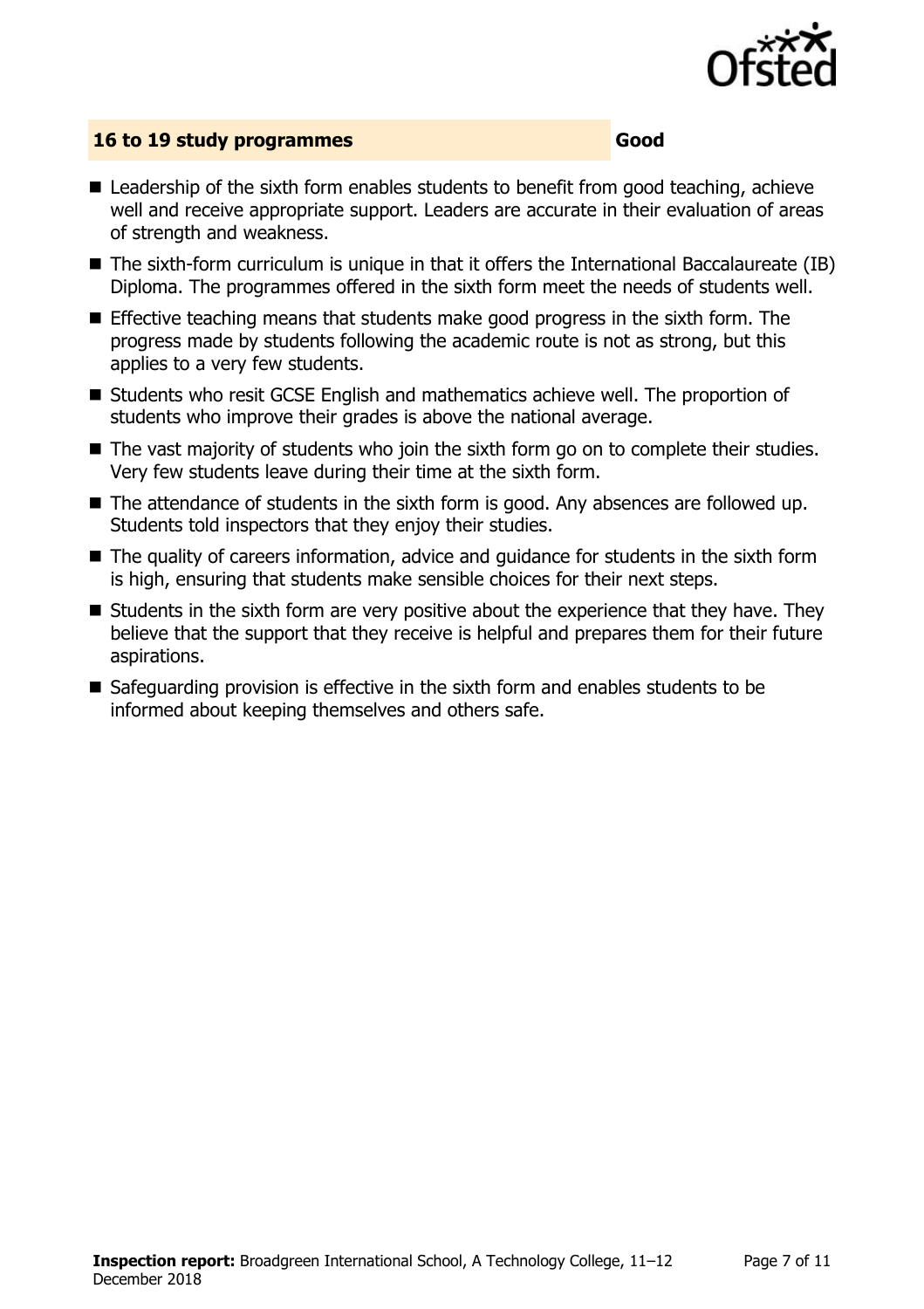

# **School details**

| Unique reference number | 104696    |
|-------------------------|-----------|
| Local authority         | Liverpool |
| Inspection number       | 10045843  |

This inspection of the school was carried out under section 5 of the Education Act 2005.

| Type of school                                           | Secondary comprehensive                     |
|----------------------------------------------------------|---------------------------------------------|
| School category                                          | Maintained                                  |
| Age range of pupils                                      | 11 to 18                                    |
| Gender of pupils                                         | Mixed                                       |
| Gender of pupils in 16 to 19 study<br>programmes         | Mixed                                       |
| Number of pupils on the school roll                      | 1,205                                       |
| Of which, number on roll in 16 to 19<br>study programmes | 226                                         |
| Appropriate authority                                    | The governing body                          |
| Chair                                                    | Ms Sandra Tai                               |
| <b>Headteacher</b>                                       | Ms Katrina Beswick                          |
| Telephone number                                         | 0151 228 6800                               |
| Website                                                  | www.broadgreeninternationalschool.com       |
| Email address                                            | enquiries@broadgreeninternationalschool.com |
| Date of previous inspection                              | 4-5 May 2016                                |

### **Information about this school**

- **Broadgreen International School is larger than the average-sized secondary school and** has a sixth form.
- The number of pupils eligible for support from the pupil premium is more than two and a half times above the national average. In some year groups, it is more than three times above the national average.
- Most pupils come from White British backgrounds and the proportion from minority ethnic backgrounds is below average. Overall, the proportion of pupils who speak English as an additional language is below the national average.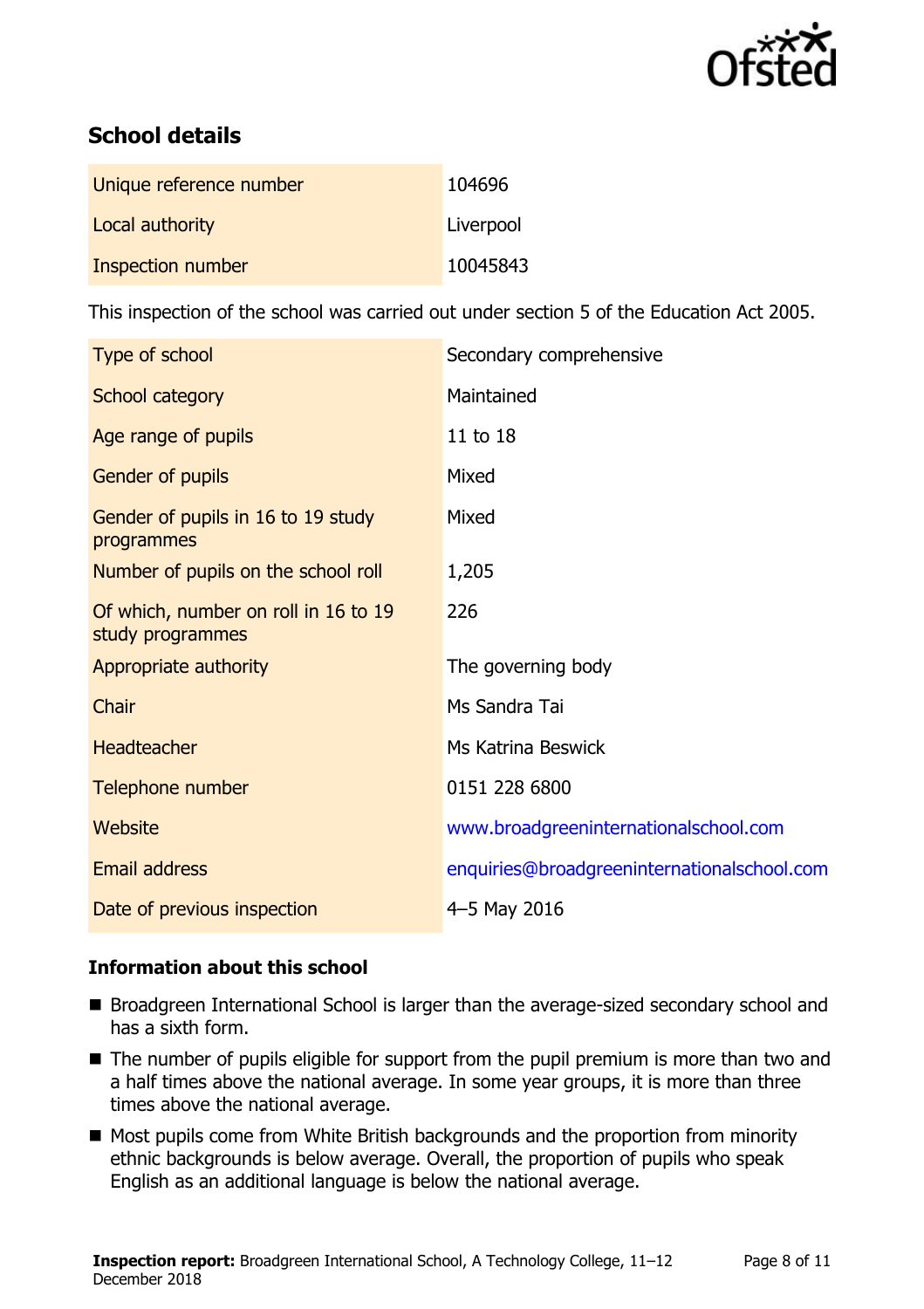

- The proportions of pupils with SEND and those with an education, health and care plan are above average. The school is host to three resource bases for: pupils who have hearing impairments; pupils who have physical disabilities; and pupils who have an autism spectrum disorder.
- The school uses eight registered alternative providers: Alder Centre for Education, CST Northwest Specialist Education, Everton Free School, Harmonize Academy, Assess Tuition, Rotunda Ltd, Motiv8Sports Ltd, Montebello Hairdressing and Beauty Training.
- The school is an International Baccalaureate World School.
- A new headteacher joined the school in September 2018.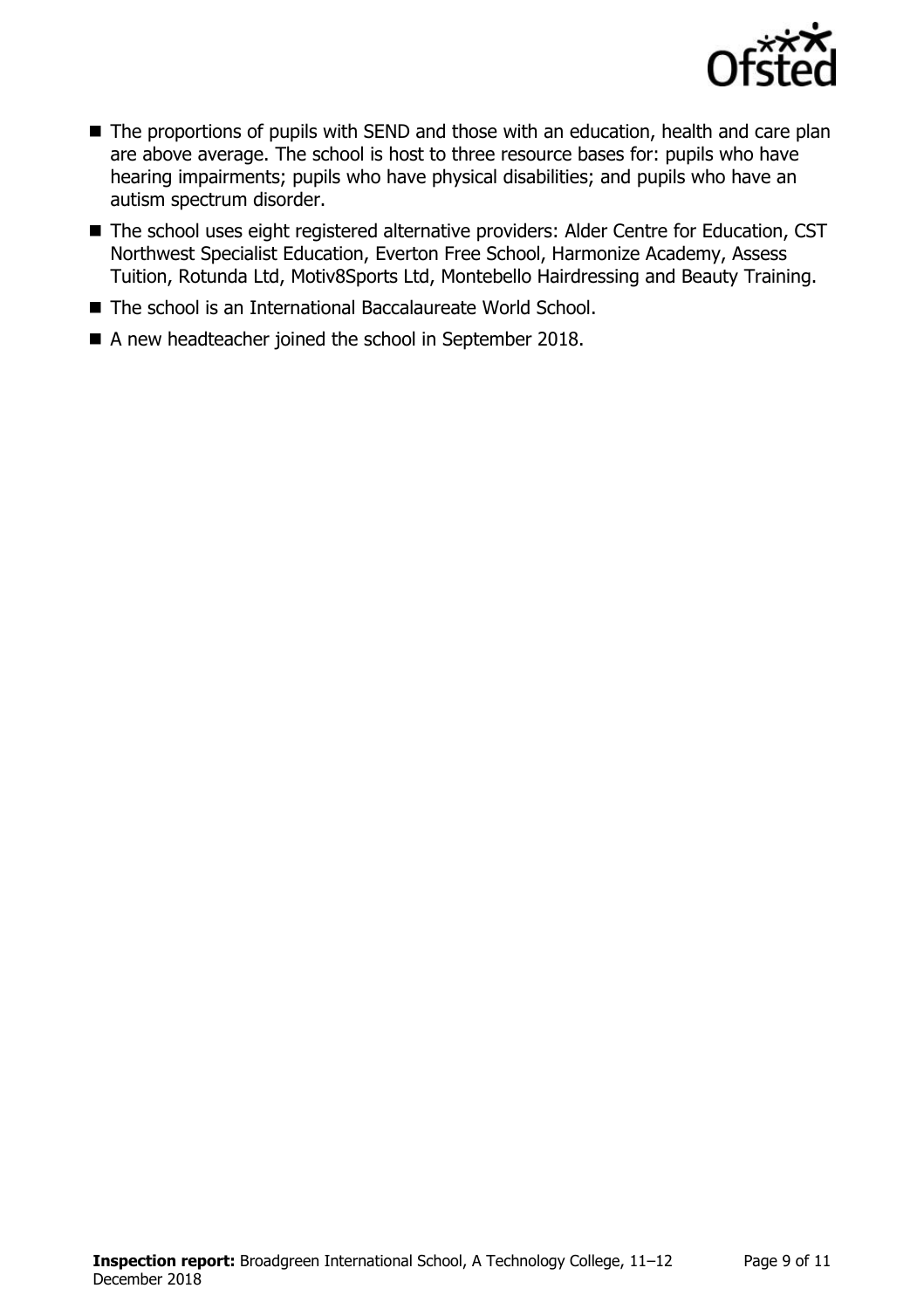

# **Information about this inspection**

- Inspectors observed learning across the range of subjects and age groups and scrutinised a sample of pupils' written work. Some of the observations were conducted jointly with senior leaders.
- Inspectors looked at a range of documentation, including minutes of governors' meetings, development plans, the school's information on pupils' progress, attendance and behaviour data, safeguarding documents and the school's review of its own performance.
- Meetings were held with members of the governing body, the headteacher, senior and middle leaders and groups of pupils. Inspectors also met with a representative from the local authority and the school improvement partner.
- Inspectors took account of 22 responses to the online questionnaire and 186 responses to Parent View. They also considered the responses to the staff questionnaire (there was a nil response to the pupil survey) and reviewed the school's own surveys.

### **Inspection team**

| Jonathan Jones, lead inspector | Her Majesty's Inspector |
|--------------------------------|-------------------------|
| <b>Alyson Middlemass</b>       | Ofsted Inspector        |
| Julie Yarwood                  | Ofsted Inspector        |
| <b>Philip Wood</b>             | Ofsted Inspector        |
| <b>Nell Banfield</b>           | Ofsted Inspector        |